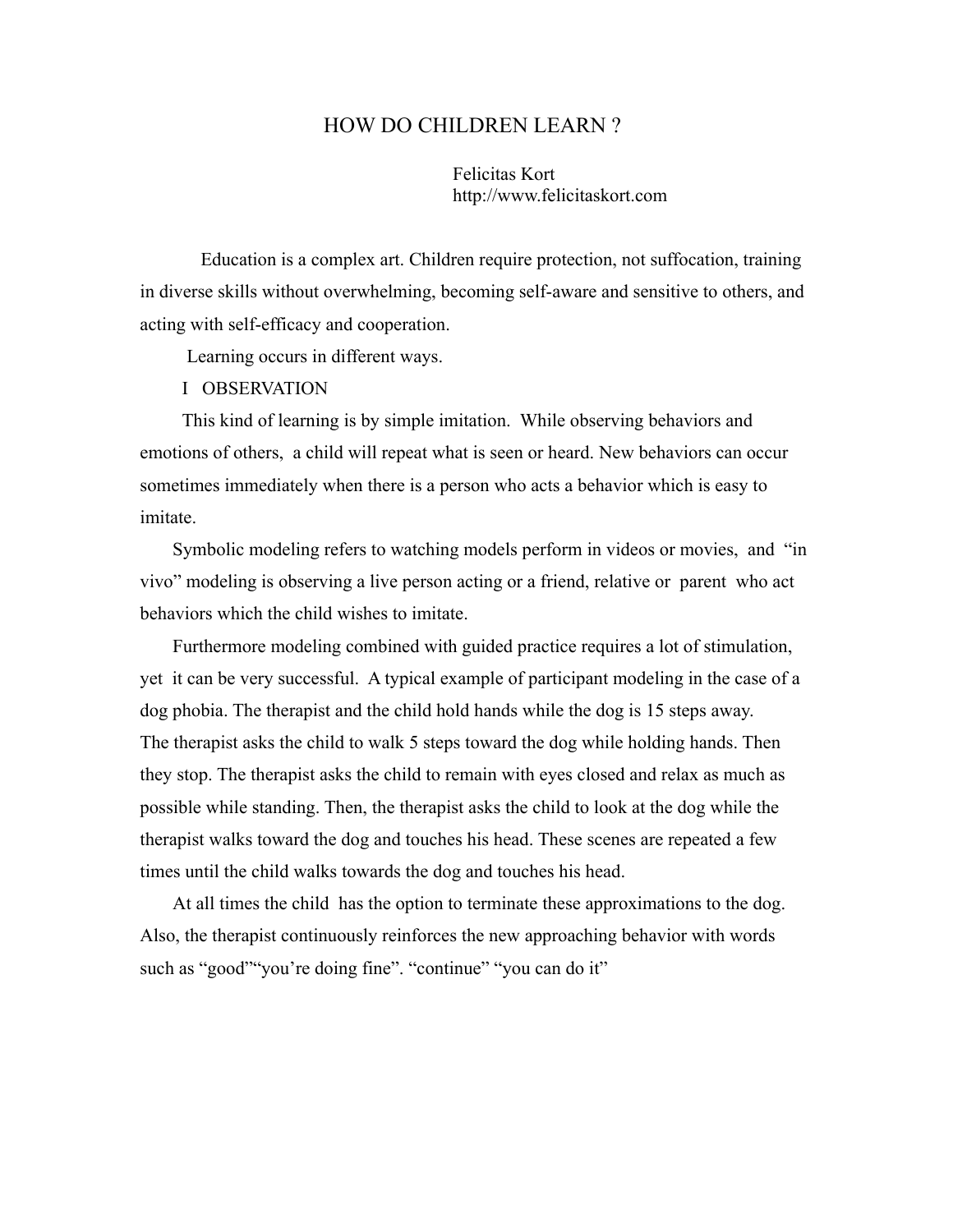## II INSTRUCTIONS

It is best to vary instructions instead of repeating them over and over again. The latter makes learning rigid and boring. Attention is necessary in the learning process, as is memory. Common styles of attention are:

*Selective attention* is the ability to discriminate a positive stimulus vs. a negative stimulus, this style of attention is needed for varied kinds of learning.

*Overexclusive attention* refers to the reactions of a small child who pays attention to movements and novelty.

*Overinclusive attention* occurs when children go to school and are exposed to multiple stimuli which will help to cope with the environment.

For example a distracted child can be guided to pay attention using the following steps:

- Place the child in the appropriate posture.
- Let the face and superior part of the body face the parent/teacher and the stimuli.
- Teach the child to keep hands next to the legs while a story is read, and while a group is singing.
- Teach the child to raise a finger to express opinions or ask questions.

## III CONSEQUENCES

Designing contingencies – consequences- for reinforcing positive behaviors at school, at home, at social activities is essential.

*Positive reinforcement* refers to a natural need for approval and follows the pleasure principle. Three tpes of reinforcing appropriate behaviors are:

- a) tangible reinforcements ( stickers, stamps, happy faces, small gifts)
- b) -verbal or non-verbal social approval

- statements of approval based upon what the child is doing

*Measuring behavior* helps to understand whether or not a change is warranted.For. For example, a parent can keep track of progress by marking on a calendar or phone the number of toys picked up each day at bedtime:

Monday 5 Tuesday 7 Wednesday 8 Thursday 5 Friday 7 Sunday 8 At the end of the week a child gets a positive consequence for picking up toys depending on his age and the parent's criteria of what the child enjoys.

This approach aims to promote children's development and behavior in a constructive